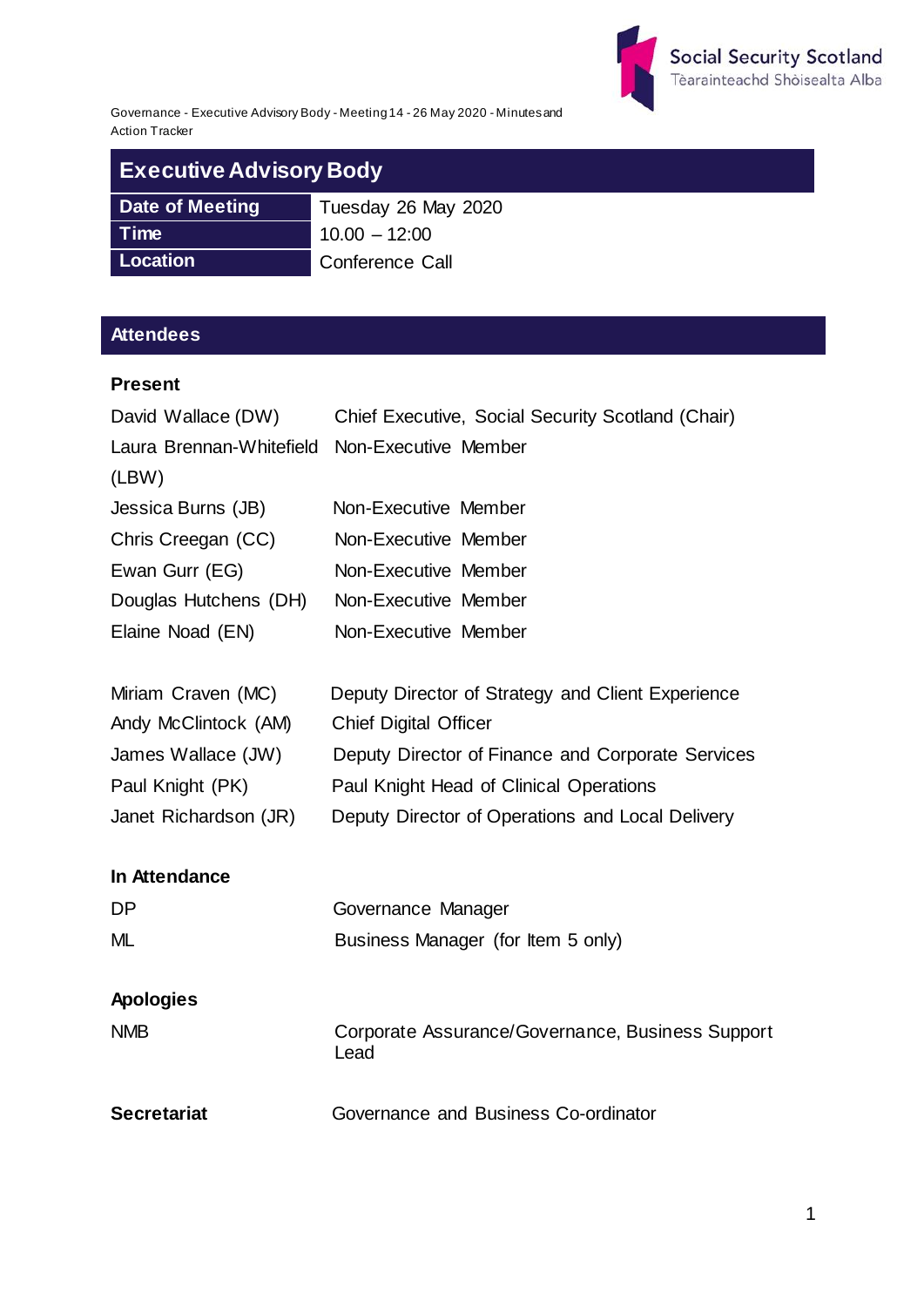

#### **1. Welcome & Conflicts of Interest**

- 1.1. The Chair welcomed and thanked everyone for their attendance.
- 1.2. The Chair introduced and welcomed the new Governance Manager DP to the Executive Advisory Body meeting.
- 1.3. Members did not highlight any potential conflicts of interest.

## **2. Chair's Update**

- 2.1. The Chair noted the announcement made by the First Minister on a phased COVID-19 recovery plan for Scotland and advised members that we will follow the guidance laid out by the First Minister. The Chair advised members that live services are operating well and the Agency is maintaining close contact with Social Security Programme and Scottish Government policy colleagues, to support our recovery response to COVID-19.
- 2.2. The Chair also highlighted his attendance at the Social Security Committee Evidence Session on the 30 April. The Chair provided support to the Cabinet Secretary on the operational impact of the revised delivery plan for benefit launches in response to COVID-19.
- 2.3. The Chair invited James Wallace (JW) to provide an update on our recovery response to COVID-19. JW advised members that Social Security Scotland has set up a Recovery Group, supporting our existing governance structures.
- 2.4. The Chair invited Janet Richardson (JR) to provide an update on live operations. She advised that the majority of staff were now working from home with a small cohort of staff providing cover, on a rota basis, for the mailroom in Dundee House. Strict social distancing measures remain in place. JR confirmed that we are maintaining a full service during this period, highlighting that the majority of claims are being made online. Working from home processes are in place and staff are well supported with regular team meetings and one-to-ones allowing us to manage and support staff appropriately. JR advised that the newly launched web chat service is operating well.
- 2.5. The Chair advised members that the previously agreed amendments to the Freedom of Information (Scotland) Act 2002, made under the Coronavirus (Scotland) Bill 2020, extending the upper time limit for responding to Freedom of Information requests from twenty days to sixty days has now reverted back to the original twenty working-day timeline.
- 2.6. Douglas Hutchens (DH) requested that we update the action tracker to clear any completed actions in advance of the next Executive Advisory Body meeting. He also requested that the minutes record thanks from the Non-Executive Members to all Social Security Staff for their hard work and efforts.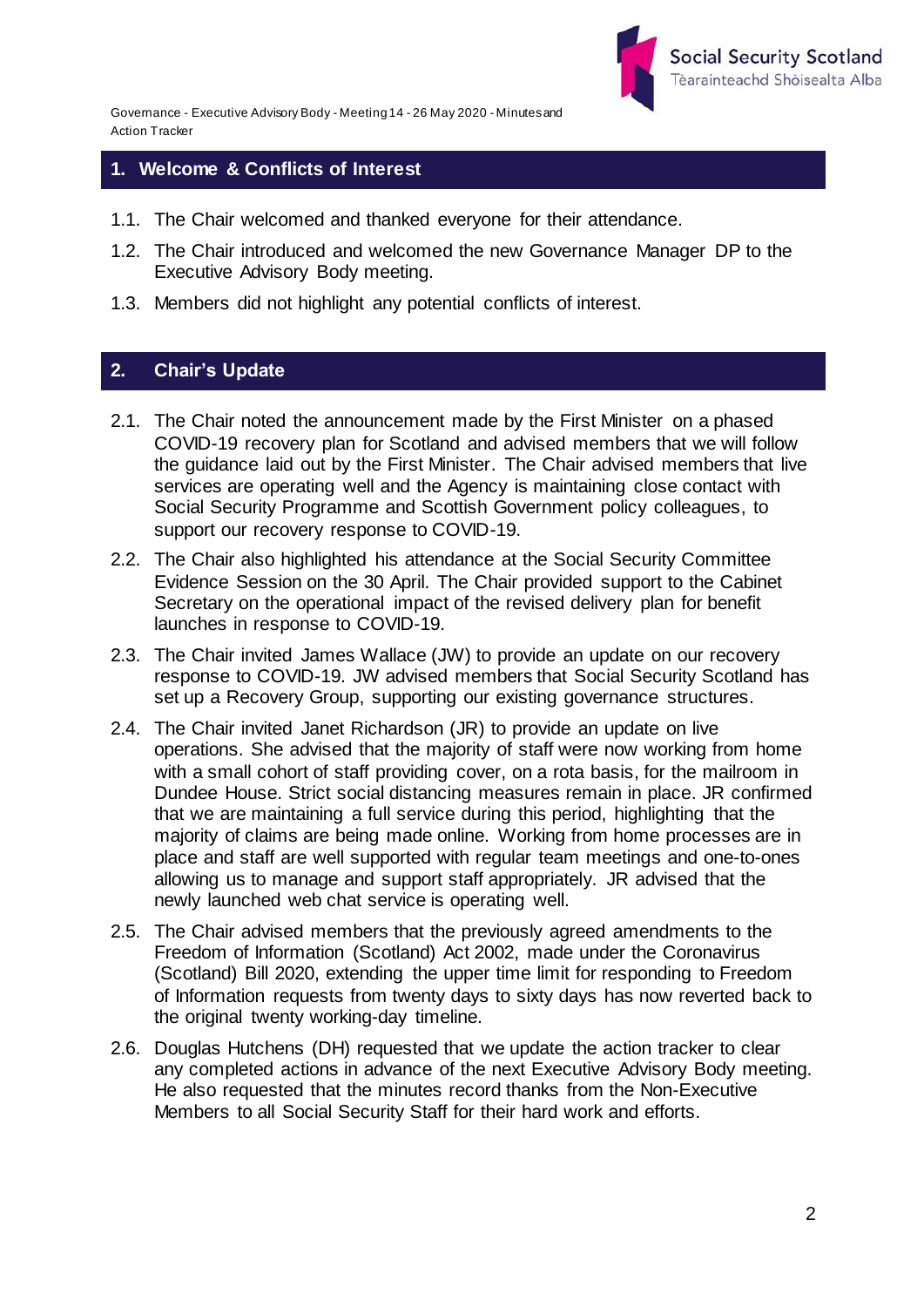

| Action        | Secretariat | To review the Action Tracker and remove any completed<br>actions.                    |
|---------------|-------------|--------------------------------------------------------------------------------------|
| <b>Action</b> | Secretariat | To make sure the minutes reflect Members' thanks to the<br>teams for work completed. |

#### **3. Wider Impacts of COVID-19**

- 3.1. Miriam Craven (MC) introduced the Wider Impacts of COVID-19 update. She advised that the Social Security Scotland response to COVID-19 has been stood up at pace and we have documented and drawn together these changes as wider impacts. We want to ensure that we are delivering the right service for our clients, the right support for our people and that we are considering what a new state of 'normal' might look like.
- 3.2. The wider strategic impacts to consider are:
	- Benefit Launch Dates
	- Recruitment
	- All Client Survey
	- The Corporate Plan
	- The Annual Accounts and Audit.
- 3.3. Elaine Noad (EN) asked if the Internal Audit Plan would go ahead in June 2020. MC advised it would and we will stick to the current timetable, although we don't have an exact date as yet.
- 3.4. DH noted it was a helpful paper and wondered what the longer term planning might be in terms of working from home and recruitment. He asked whether Social Security Scotland are beginning to think about the possibilities and opportunities for staff to work from home post COVID-19. MC responded that the paper focuses primarily on the short-term implications. The medium to longer term impacts and implications will be conversations for the future. In particular, Home working has always been an area of interest but our current climate dictates our current priorities.
- 3.5. DH requested a development session to discuss the Wider Impacts further including discussion around maintaining and supporting the organisational culture.
- 3.6. The Executive Advisory Body noted this update on the ways in which Social Security Scotland is responding to the Wider Impacts of COVID-19.

|  | Action Secretariat To look for a suitable time for a development session to |
|--|-----------------------------------------------------------------------------|
|  | cover Wider Impacts.                                                        |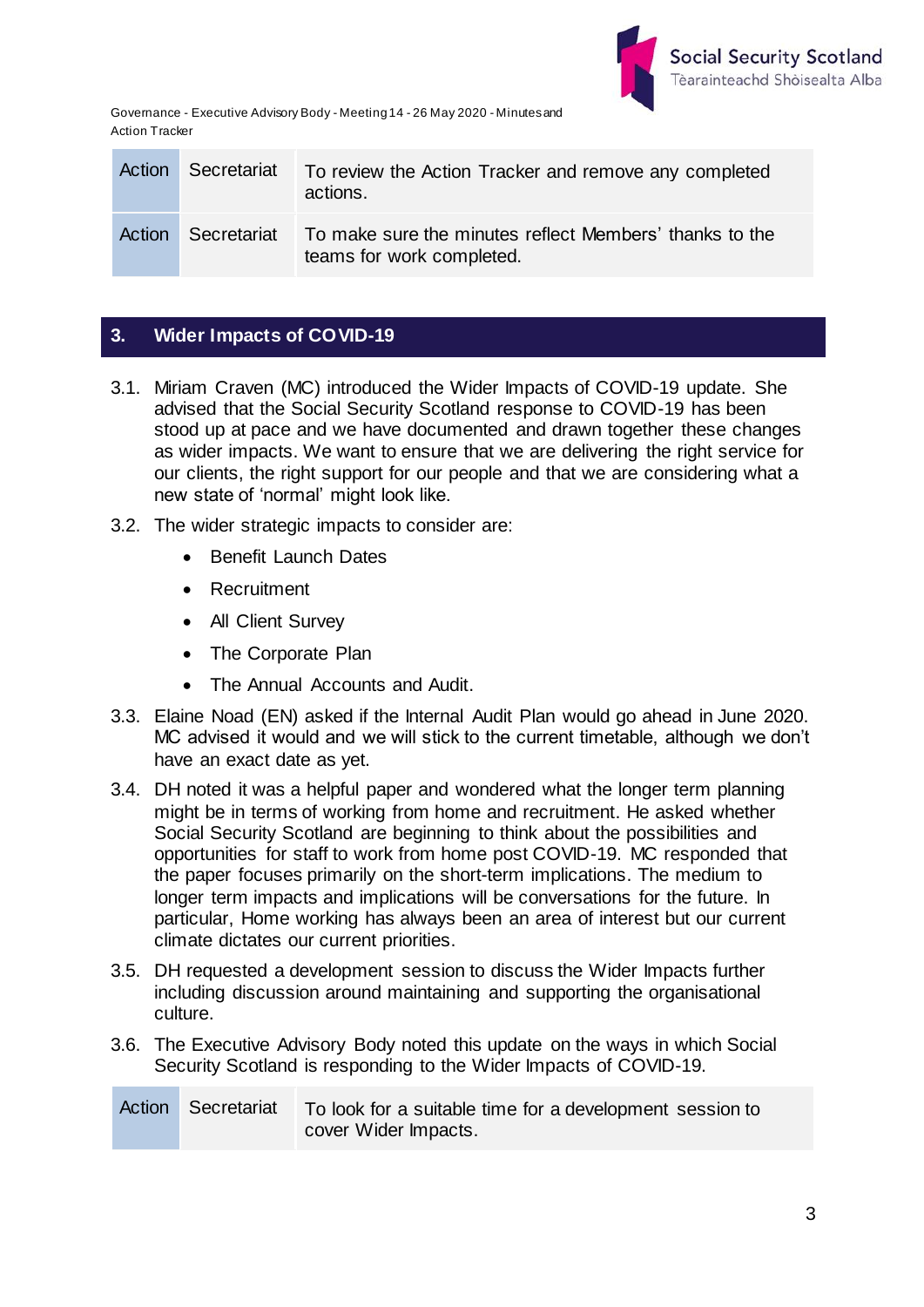



### **4. Finance Report**

- 4.1. JW presented the Financial Report showing the provisional 2019-20 results for Social Security Scotland.
- 4.2. JW noted that these results were subject to change as we work through the year end and audit process.
- 4.3. JW noted that that we spent less than expected on operational expenditure for 2019-20. Most of this had been expected and included in the previous forecast but there was a further underspend because of changes to our staff recruitment and accommodation plans.
- 4.4. JW provided some additional explanation on Funeral Support Payments which have been funded through Financial Transactions – essentially these are treated as loans for accounting purposes. A small proportion of these payments may be recovered but not all. As a consequence we have to write off those unrecoverable. We lacked a budget for this specific element in 2019-20, this will be resolved for 2020-21.
- 4.5. Members noted the Financial Report.

### **5. Equalities Strategy – Consultation Evaluation Report and Next Steps**

- 5.1. ML introduced the *Equalities Strategy – Consultation Analysis Report and Next Steps*. The purpose of the paper was to provide an overview of the recent public consultation on our Mainstreaming Equalities outcome and proposed next steps.
- 5.2. ML noted that the Equalities Strategy is necessary for Social Security Scotland to fulfil our obligations under section 149 of the Equalities Act 2010 (The Public Sector Equality Duty) and the Equality Act 2010 (Specific Duties) (Scotland) Regulations 2012 as amended.
- 5.3. ML noted that the public consultation on the draft Mainstreaming Equality outcomes was concluded at the end of February 2020. This consisted of public events as well as consultation with stakeholder organisations and staff and with supporting analysis conducted by the research consultancy, Rocket Science. The final consultation analysis report will be published on the [www.gov.scot](http://www.gov.scot/)  website and [www.consult.gov.scot](http://www.consult.gov.scot/) hub. A communications plan is being created to inform the public and a link to the report will be available on Social Security Scotland's Corporate Website.
- 5.4. ML advised the members that there had been good stakeholder engagement with the Public Consultation events which had produced a number of key findings. This has enabled us to revise the equalities outcomes making them more focused and ambitious. To support this work, Social Security Scotland will establish two equality networks: one internal and one external. This enables external organisations to provide a supporting role to us as critical friends and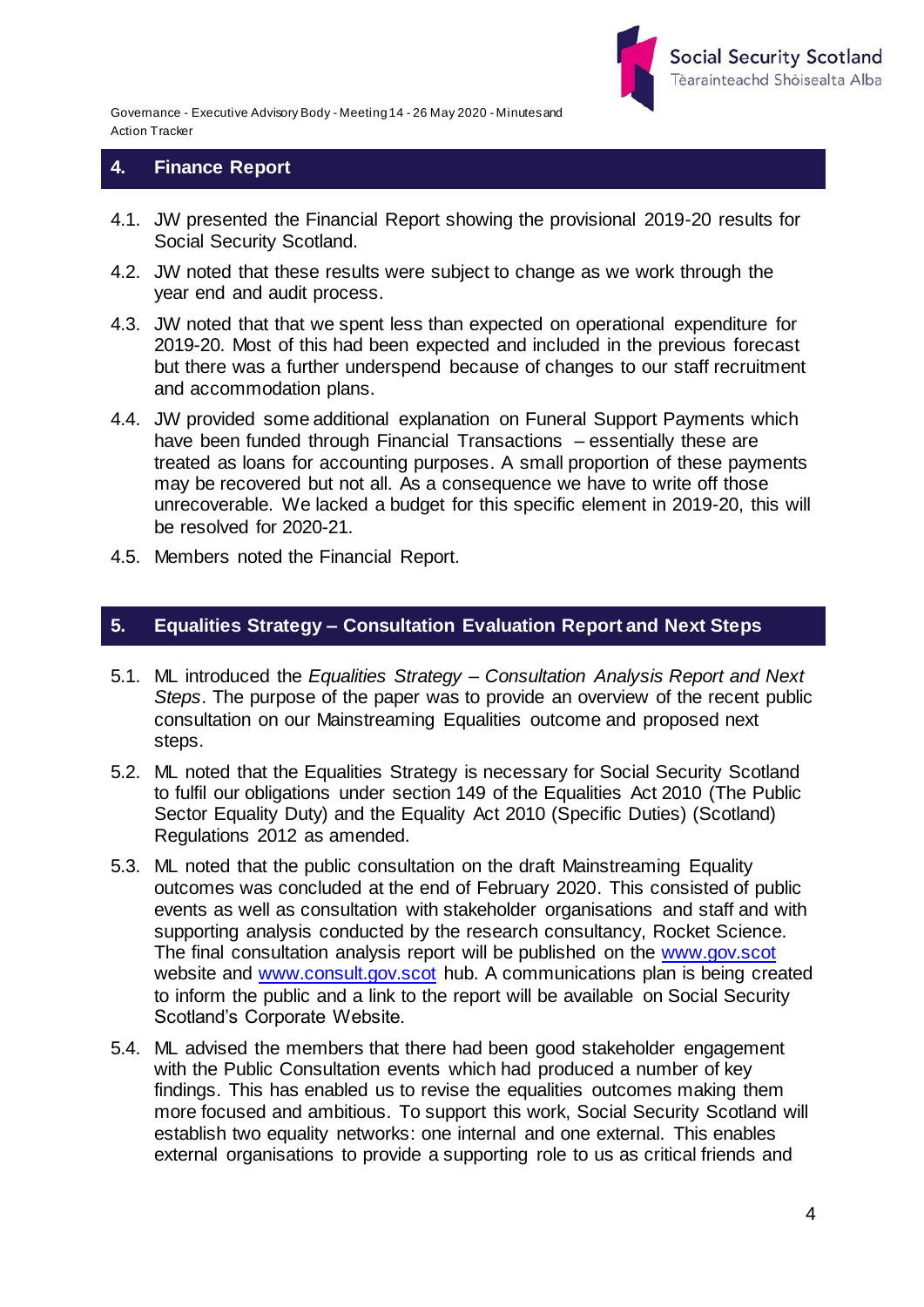

also integrating and embedding the equality strategy into Social Security Scotland through our internal network.

- 5.5. The Chair stressed to members that Social Security Scotland wants to be an exemplar in our approach to equality and inclusion and to move beyond basic compliance. MC noted the need to take the Equality Strategy beyond the protected characteristics, to include income, social mobility and the role of carers.
- 5.6. EN noted her thanks for all the hard work that had gone into the Equalities Strategy and for the detail covered by Rocket Science.
- 5.7. Ewan Gurr (EG) also wanted to express his appreciation. He had the opportunity to attend consultation events and acknowledged the work that had been accomplished to date.
- 5.8. ML advised members that the next steps in the process will be to publish an initial Mainstreaming Report and a revised set of Equality outcomes establishing two equalities networks. An internal network will include representatives from Social Security Scotland with links to Social Security Directorate and Scottish Government Equalities Unit. This network will co-ordinate our required work on Equality Impact Assessment. The external network will include representatives from key stakeholder organisations that represent the issues of those with one or more protected characteristic as well as those with lived experiences of the benefits system and recipients of our services. This network will help to provide the necessary critical challenge to inform our work.
- 5.9. The Executive Advisory Body noted their support of the approach.

#### **6. Any other Business**

- 6.1. Members approved the minutes of the Executive Advisory Body meeting on the 14 April 2020. In line with our commitment to proactively publish the agenda, meeting papers, minutes and action tracker, we will publish these on the Social Security Scotland website within twelve weeks of this meeting.
- 6.2. Laura Brennan-Whitefield (LBW) asked if it would be possible to have the next meeting via video conferencing.
- 6.3. No other business was noted.

Action AM To see if there are suitable video conferencing options for the next meeting.

**Date of next meeting**: Tuesday 7 July 2020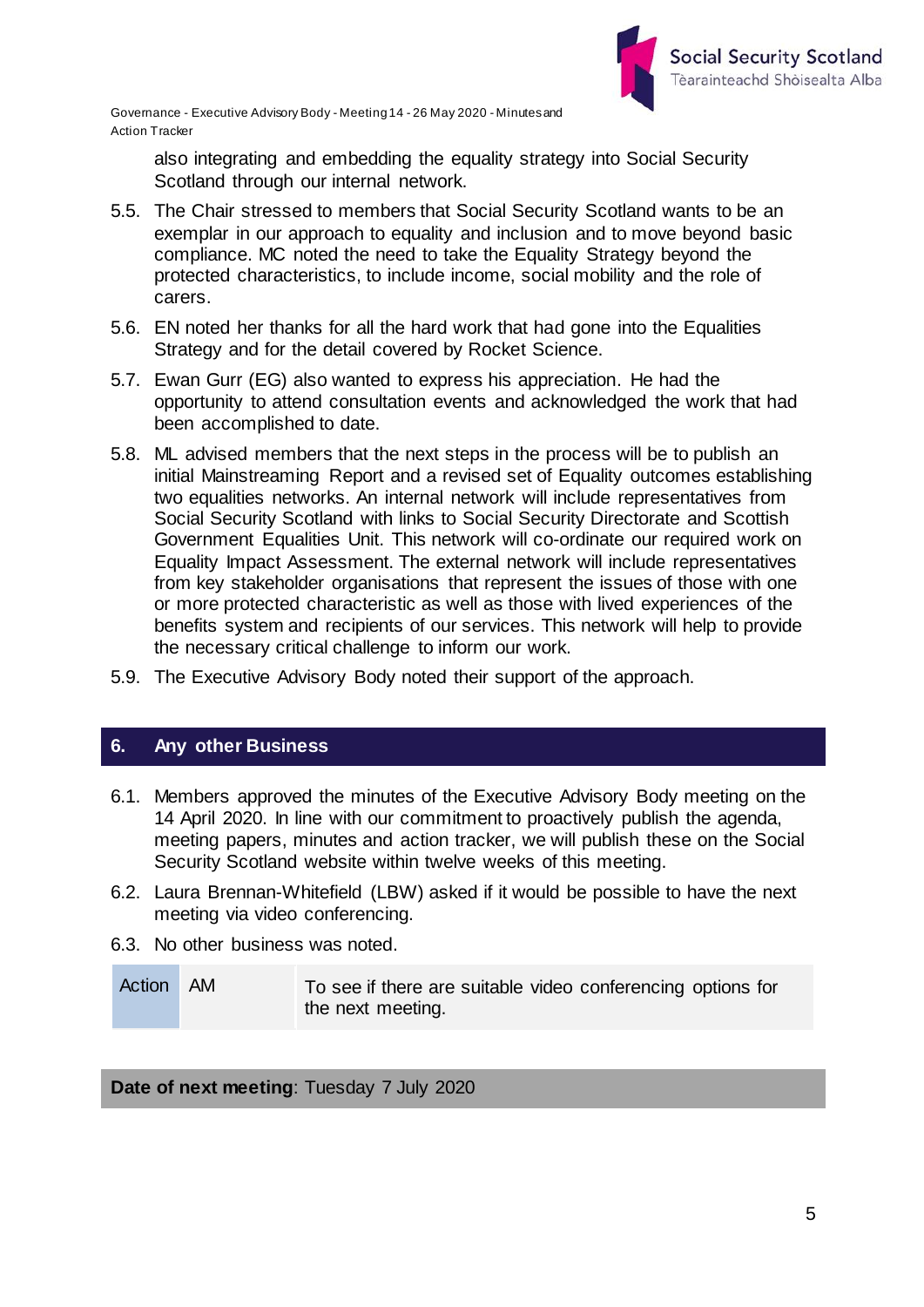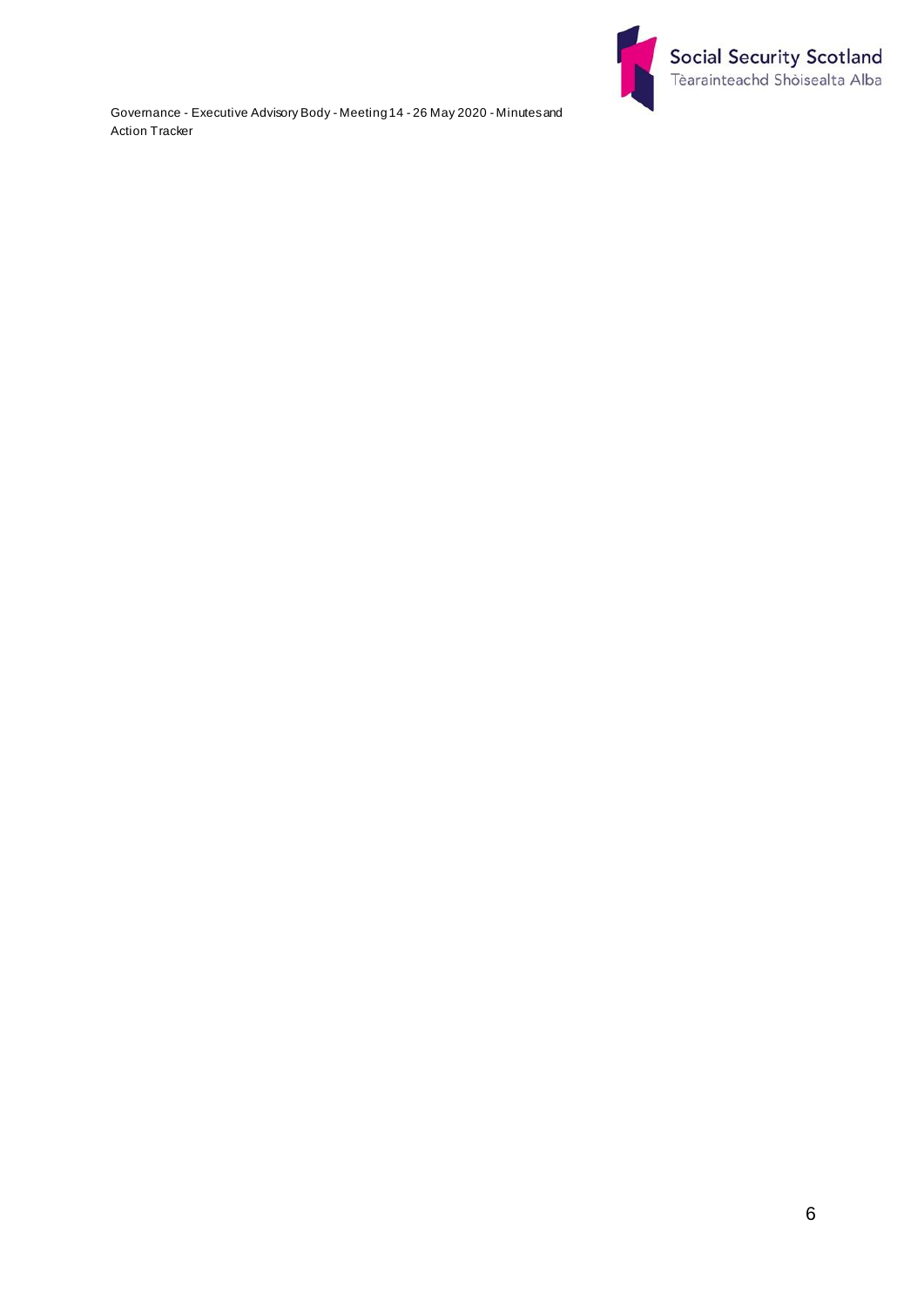

| <b>Action(AP)/Decision(DP)</b> | <b>Detail</b>                                                                                                                                                                                                                                                                           | Owner              | <b>Due Date</b>   | <b>Status</b>                                                                             |
|--------------------------------|-----------------------------------------------------------------------------------------------------------------------------------------------------------------------------------------------------------------------------------------------------------------------------------------|--------------------|-------------------|-------------------------------------------------------------------------------------------|
| $AP - 03/03/2020 - 01$         | To update the Calendar<br>of Business with deep-<br>dive themes for<br>consideration.                                                                                                                                                                                                   | <b>Secretariat</b> | 7 July 2020       | <b>Colleagues emailed to</b><br>consider themes,<br>returns due by 29<br><b>June 2020</b> |
| $AP - 03/03/2020 - 02$         | To liaise with the<br>communications team<br>to update the Terms of<br>Reference and<br>information relating to<br><b>Executive Advisory</b><br>Body on the corporate<br>website.                                                                                                       | <b>Secretariat</b> | 7 July 2020       | <b>Communications</b><br>team currently<br>working on updating<br>the Corporate website   |
| $AP - 03/03/2020 - 03$         | To liaise with the Social<br><b>Security Operations</b><br>and Delivery Analysis<br>team to discuss<br>including in the<br>balanced scorecard,<br>diversity statistics<br>across all protected<br>characteristics as well<br>as those not coming<br>from a civil service<br>background. | <b>Secretariat</b> | After the meeting | <b>Completed</b>                                                                          |
| AP - 12/04/2020 - 01           | To contact the Analysis<br>& Insights team to                                                                                                                                                                                                                                           | <b>Secretariat</b> | After the meeting | <b>Completed</b>                                                                          |